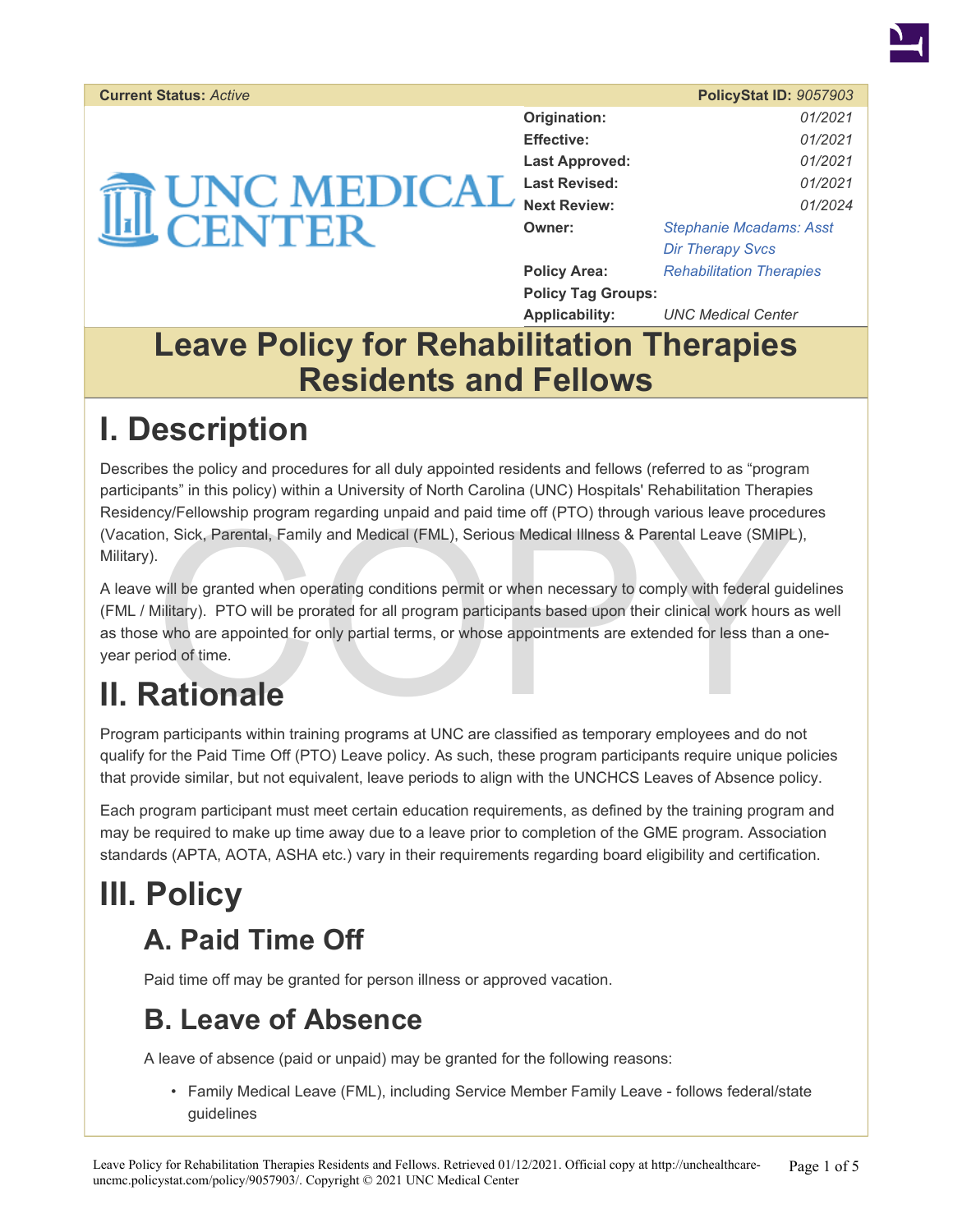- Military Leave follows federal guidelines
- Bereavement Leave- Bereavement Leave is incorporated into PTO. For the death of an Immediate Family Member (spouse, child, step-child, parent, step-parent, brother, sister, stepbrother/sister, grandparent, grandchild, step-grandchild, foster child, mother/father-in-law, brother/ sister-in-law, daughter/son-in-law, aunt, uncle), a program participant may take up to three days of PTO or up to five days if travel outside the state of North Carolina is required. Additional usage of PTO may be approved at the discretion of the program director/coordinator. If a program participant does not have PTO available at the time of the death of an Immediate Family Member, then the program participant may take an equivalent amount of unpaid Bereavement Leave.

Processes related to obtaining a leave of absence should be reviewed with the Program Director/ Coordinator at the time of new hire onboarding.

Family Medical Leave, Service Member Family Leave and Personal Leaves are based on a rolling calendar year.

Program participants ineligible for FML during their first year of employment may be eligible for Serious Medical Illness and Parental Leave.

Leave provided will be prorated for all program participants who are appointed for only partial terms, or whose appointments are extended for less than a one-year period of time.

is the responsibility of the Program Director/Coordinator or his/her delegate – not of the program<br>articipant taking a leave - to make arrangements for coverage of the program participant's clini<br>esponsibilities in the cas It is the responsibility of the Program Director/Coordinator or his/her delegate – not of the program participant taking a leave - to make arrangements for coverage of the program participant's clinical responsibilities in the case of sick, family, medical or bereavement leave.

### **C. Types of Leave**

- 1. Vacation/Holiday Leave: 144 hours of paid vacation is provided annually. Vacation time must be used within the academic year to which it applies. The number of available hours is pro-rated based upon the program participant work hours' designation.
- 2. Sick Leave: Each program participant is entitled to 64 hours paid sick days annually to be used to attend medical or dental appointments, illness significant enough to interfere with the performance of duty inclusive of time needed for mental health, or when advised by Occupational Health directives (e.g. related to a communicable disease). The number of available hours is prorated based upon the program participant work hours' designation.
	- a. Unused sick days may not accrue past the academic year and are not eligible to be paid out upon separation.
	- b. If a Program Director/Coordinator requests verification of the need for time off for absences greater than 3 consecutive days, the program participant shall coordinate this with their health care provider.
- 3. Serious Medical Illness and Parental Leave (SMIPL) -See UNC Medical Center Graduate Medical Education Resident and Subspecialty Resident Serious Medical Illness and Parental Leave policy for qualifying reasons related to serious medical illness and parental leave.
- 4. Personal Leave- program participants are eligible for a job-protected Personal Leave of Absence. In addition, the program participant must not have received a written warning or higher corrective action.
	- A program participant must apply in writing for a Personal Leave of Absence, setting forth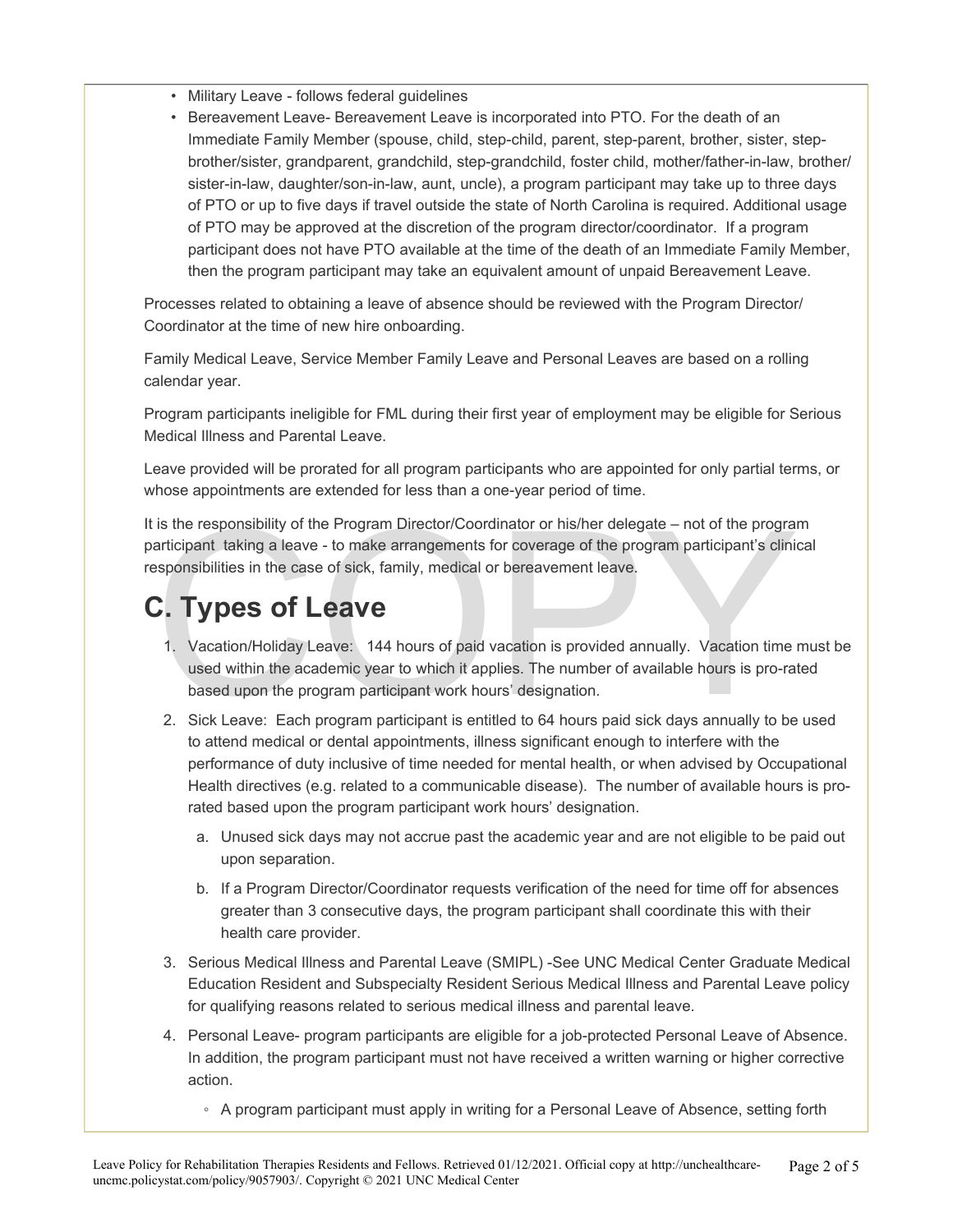the reason for the leave, the date on which the program participant wishes the leave to begin, and the date on which the program participant anticipates returning to active employment. In the event the need for Personal Leave is unforeseeable, the program participant must submit a written request for Personal Leave within 7 days of the beginning of the leave. Program participants who fail to submit the written request within the 7-day time frame risk disciplinary action up to and including termination of employment.

#### **D. Eligibility for Personal Leave**

Program participants are eligible for a job-protected Personal Leave of Absence upon approval of Program Director. In addition, the program participant must not have received a written warning or higher corrective action. Program participants who need a Personal Leave of Absence based on exigent circumstances and who have not received counseling sessions or Program Director/Coordinator feedback regarding other issues, such as tardiness problems for example, may be considered for a Personal Leave of Absence, at the discretion of the program participant's Program Director/Coordinator and after consultation with Human Resources.

Following these guidelines, a program participant may request and may be granted Personal Leave of absence for the following reasons:

- The program participant's serious health condition, which renders the program participant unable to perform the essential functions of the job, as documented by a physician (or other licensed health care provider working within the scope of her or his license).
- For birth of a son or daughter, and to care for the newborn child.
- For placement with the program participant of a son or daughter through adoption or foster care.
- The program participant is senous neature condition, which reinders the program participant<br>to perform the essential functions of the job, as documented by a physician (or other licens<br>health care provider working within • To care for the program participant's spouse, son, daughter, legal ward or parent, in-laws, or sibling with a serious health condition, as documented by a physician (or other licensed health care provider working within the scope of her or his license).
	- A family crisis, which may include, but is not limited to, house fire; death of a spouse, child or parent; ill or injured parent; or family member who lives out of the local area and the program participant is needed to help care for him/her.

A program participant can be granted a maximum of 4 weeks for an unpaid Personal Leave of absence and must use all available Paid Time Off prior to taking unpaid Personal Leave. Program participants requesting Personal Leave in connection with the birth of a child may be granted a maximum of 6 weeks of Personal Leave, but must use all available Paid Time Off prior to taking unpaid Personal Leave. The program participant is required to return from the Personal Leave on the originally scheduled return date. If the program participant does not return to work as scheduled, it will be considered a voluntary resignation unless other action is required by applicable federal or state law. A program participant is eligible for only one Personal Leave of Absence in a 12-month period from the date the leave starts.

#### **E. Benefits During Personal Leave**

Paid Time Off: Program participants must use all available Paid Time Off prior to taking an unpaid Personal Leave of Absence.

Benefits and Insurance: Program participants on a continuous Personal Leave of Absence may continue coverage(s) by arranging through Human Resources payment of the appropriate premium(s). Discuss in detail with your local Benefits Analyst prior to going on leave.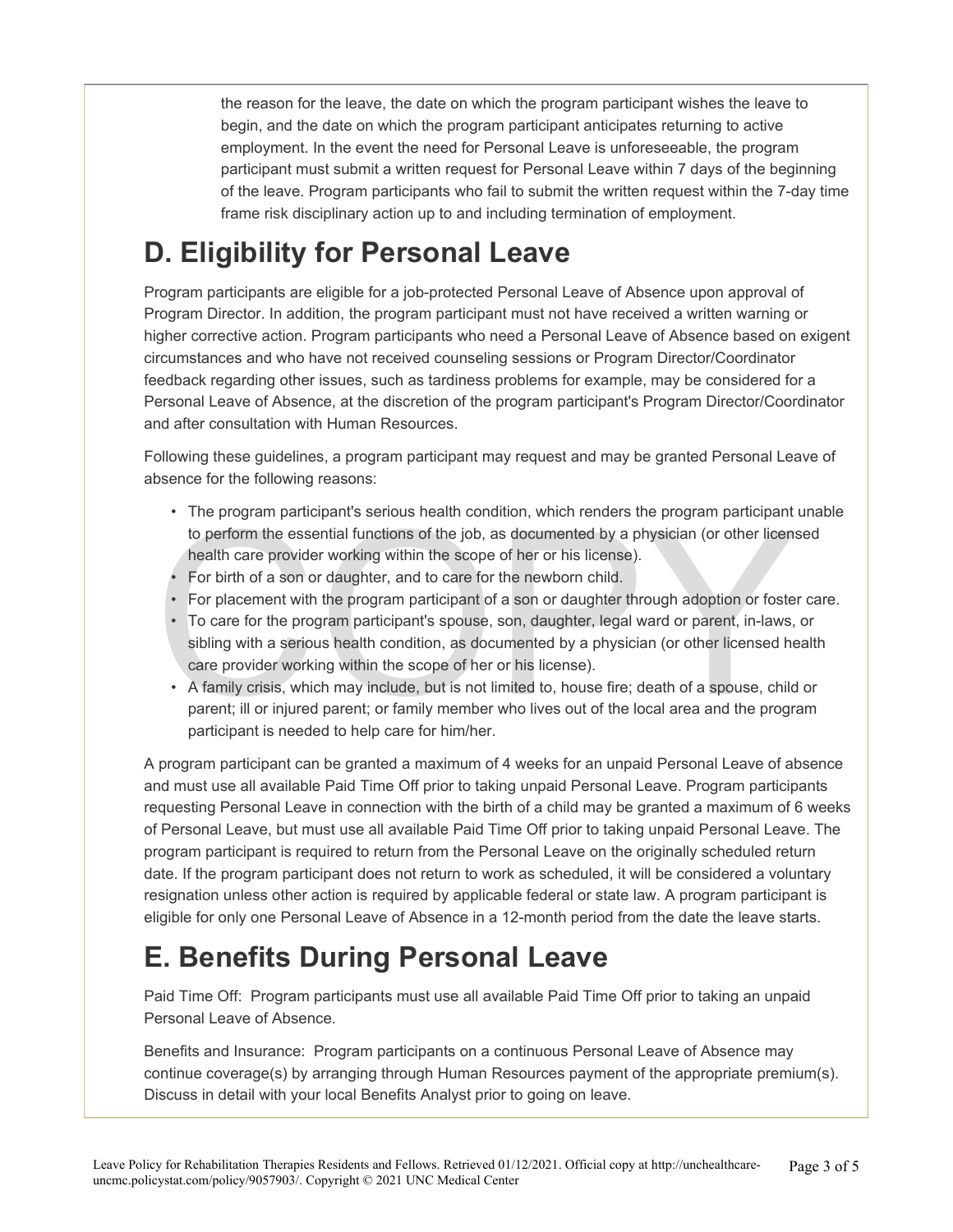Expenses for dependent care incurred during a period of Personal Leave greater than 2 weeks are not reimbursable under any dependent care flexible spending account benefit program.

### **F. Payroll Consideration**

Following a Personal Leave of Absence, it may be necessary for pending deductions (such as for missed benefit contributions) to be taken from the first paycheck after the program participant returns to work.

#### **G. Professional Leave**

This leave is determined and granted by the individual Program Directors/Coordinators. Time spent presenting or attending program-related educational activities such as conferences, may not be counted as vacation if the activity is approved by the Program Director/Coordinator.

# **IV. Procedure**

#### **A. Scheduling Leave**

chedule the leave so as not to unduly burden the program, and give notice no fewer than thirty ays before the leave is to begin. If the nature of the leave requires that the leave begin in fewer<br>sirty days, the program par Whenever the need for leave is foreseeable, the program participant will make a reasonable effort to schedule the leave so as not to unduly burden the program, and give notice no fewer than thirty (30) days before the leave is to begin. If the nature of the leave requires that the leave begin in fewer than thirty days, the program participant will give notice as soon as is practicable. A program participant should give the Program Director/Coordinator notice as far in advance as possible regarding planned parental leave or family medical leave; six months (confidential) notice is requested for planned leave after the birth of a child, in order to facilitate appropriate scheduling.

When a program participant requests leave under FML, the program participant should also contact the third party administrator. See the Appendix for contact information.

When a program participant requests serious medical illness and parental leave, the UNC GME Serious Medical Illness/Parental Leave Request Form must be completed and signed by the program participant, Program Director/Coordinator, and the OGME designee and must include the Certification of Health Care Provider.

#### **B. Effects on Completion of Residency/Fellowship Program**

Each program must provide its program participants with the following:

- a. A written policy in compliance with its Program Requirements concerning the effect of leaves of absence, for any reason, on satisfying the criteria for completion of the residency/fellowship program.
- b. Information relating to access to eligibility for certification by the relevant certifying board.
- c. Upon initiation of leave, it is the responsibility of the Program Director/Coordinator to determine what specific experiences or activities that may be missed during a leave need to be made up, even if the time spent on leave does not need to be made up. A tentative plan to fulfill expected program requirements should be signed by the Program Director/Coordinator and the program participant as close to initiation of the leave period as possible. A copy of this agreement must be